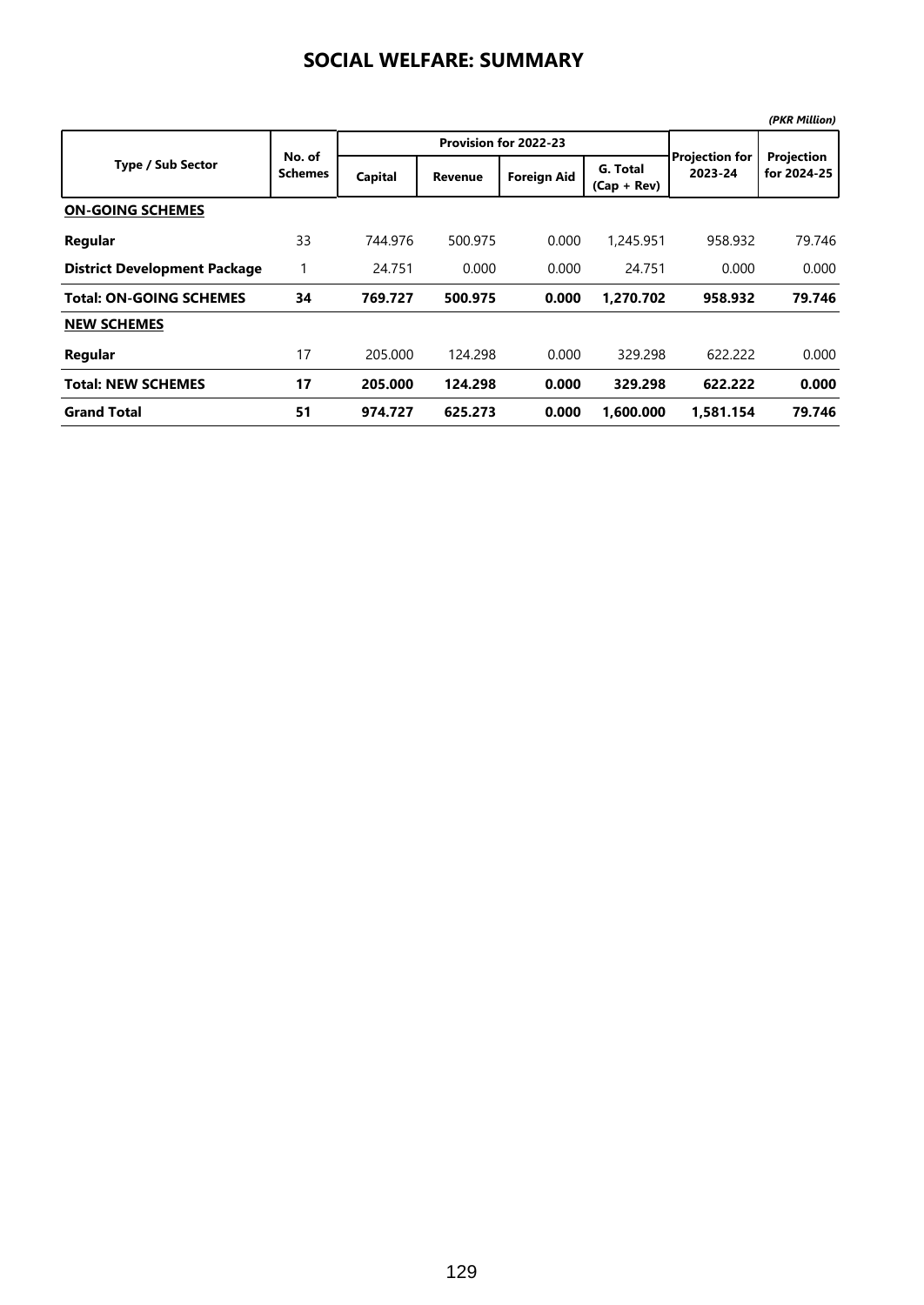|              |                                                                                                                                                                                                            |           |                  |        |                       |                               |                         |           | (PKR Million)                      |
|--------------|------------------------------------------------------------------------------------------------------------------------------------------------------------------------------------------------------------|-----------|------------------|--------|-----------------------|-------------------------------|-------------------------|-----------|------------------------------------|
| <b>GS</b>    | <b>Scheme Information</b>                                                                                                                                                                                  |           | Accum.           |        | Provision for 2022-23 |                               | <b>MTDF Projections</b> | Throw fwd |                                    |
| No           | Scheme ID / Approval Date / Location                                                                                                                                                                       | Est. Cost | Exp.<br>June, 22 | Cap.   | Rev.                  | <b>G.Total</b><br>(Cap.+Rev.) | 2023-24                 | 2024-25   | <b>Beyond</b><br><b>June, 2025</b> |
| $\mathbf{1}$ | $\overline{2}$                                                                                                                                                                                             | 3         | 4                | 5      | 6                     | $\overline{\mathbf{r}}$       | 8                       | 9         | 10                                 |
|              | <b>ON-GOING SCHEMES</b>                                                                                                                                                                                    |           |                  |        |                       |                               |                         |           |                                    |
| Regular      |                                                                                                                                                                                                            |           |                  |        |                       |                               |                         |           |                                    |
| 1359         | <b>Establishment of Violence against</b><br>Women Centre (VAWC) at Div. HQ on at<br><b>Rawalpindi Division</b><br>01092000850 / 08-04-2021 / Rawalpindi                                                    | 164.746   | 15.000           | 20.000 | 0.000                 | 20.000                        | 50.000                  | 79.746    | 0.000                              |
| 1360         | Establishment of Pannah Gah at all<br>Divisional HQ across the Punjab-Phase-I<br>one at Rawalpindi<br>01292103102 / 17-04-2020 / Rawalpindi                                                                | 87.160    | 72.919           | 0.001  | 14.240                | 14.241                        | 0.000                   | 0.000     | 0.000                              |
| 1361         | Up-gradation of Sanatzar at Attock<br>01382100409 / 31-07-2021 / Attock                                                                                                                                    | 31.976    | 15.000           | 16.976 | 0.000                 | 16.976                        | 0.000                   | 0.000     | 0.000                              |
| 1362         | <b>Construction of Building of Medical</b><br>Social Services Unit (MSSU) Attock<br>01262100429 / 28-07-2021 / Attock                                                                                      | 10.057    | 5.000            | 4.057  | 1.000                 | 5.057                         | 0.000                   | 0.000     | 0.000                              |
| 1363         | <b>Establishment of Model Children Home</b><br>at Attock<br>01262103209 / 31-07-2021 / Attock                                                                                                              | 108.792   | 10.000           | 37.534 | 0.000                 | 37.534                        | 61.258                  | 0.000     | 0.000                              |
| 1364         | Establishment of Pannah Gah at all<br>Divisional HQ across the Punjab-Phase-I<br>Sargodha<br>01381901414 / 12-02-2020 / Sargodha                                                                           | 94.434    | 56.708           | 19.925 | 17.801                | 37.726                        | 0.000                   | 0.000     | 0.000                              |
| 1365         | <b>Construction of Residences for Dar-ul-</b><br>Aman, Sargodha<br>01332100433 / 28-07-2021 / Sargodha                                                                                                     | 14.962    | 6.107            | 8.855  | 0.000                 | 8.855                         | 0.000                   | 0.000     | 0.000                              |
| 1366         | <b>Establishment of Model Children Home</b><br>at TT Singh<br>01262100410 / 31-07-2021 / Toba Tek<br>Singh                                                                                                 | 110.472   | 10.000           | 33.058 | 0.000                 | 33.058                        | 67.414                  | 0.000     | 0.000                              |
| 1367         | Up-gradation of Sanatzar at TT Singh<br>01112102951 / 31-07-2021 / Toba Tek<br>Singh                                                                                                                       | 29.424    | 10.000           | 19.424 | 0.000                 | 19.424                        | 0.000                   | 0.000     | 0.000                              |
| 1368         | Construction of Building of Dar-ul-Aman<br>at Gujrat<br>01132100424 / 19-07-2021 / Gujrat                                                                                                                  | 54.070    | 15.000           | 39.070 | 0.000                 | 39.070                        | 0.000                   | 0.000     | 0.000                              |
| 1369         | <b>Establishment of Community Welfare</b><br>Center for Transgenders at district<br>Lahore<br>01191800081 / 27-10-2021 / Lahore                                                                            | 140.985   | 0.000            | 20.000 | 0.000                 | 20.000                        | 120.985                 | 0.000     | 0.000                              |
| 1370         | <b>Establishment of Violence against</b><br>Women Centre (VAWC) at Div. HQ on at<br><b>Lahore Division</b><br>01381901417 / 20-04-2020 / Lahore                                                            | 125.819   | 13.504           | 0.000  | 43.613                | 43.613                        | 68.702                  | 0.000     | 0.000                              |
| 1371         | Strenthening and Capacity Building of<br><b>Planning Wing of Directorate General</b><br>SW & BM, Punjab, Lahore<br>01191901421 / 30-08-2019 / Lahore                                                       | 40.438    | 4.131            | 0.000  | 22.501                | 22.501                        | 13.806                  | 0.000     | 0.000                              |
| 1372         | Establishment of 10 Pannah Gahs at<br>different locations of Lahore<br>01192100403 / 06-11-2020 / Lahore                                                                                                   | 121.291   | 55.566           | 0.000  | 35.725                | 35.725                        | 30.000                  | 0.000     | 0.000                              |
| 1373         | Re-construction of Boundary Wall,<br>provision of designated houses and<br>installation of new water supply/ sewage<br>for Social Welfare Complex, Township<br>Lahore<br>01192100428 / 31-07-2021 / Lahore | 68.933    | 40.000           | 28.933 | 0.000                 | 28.933                        | 0.000                   | 0.000     | 0.000                              |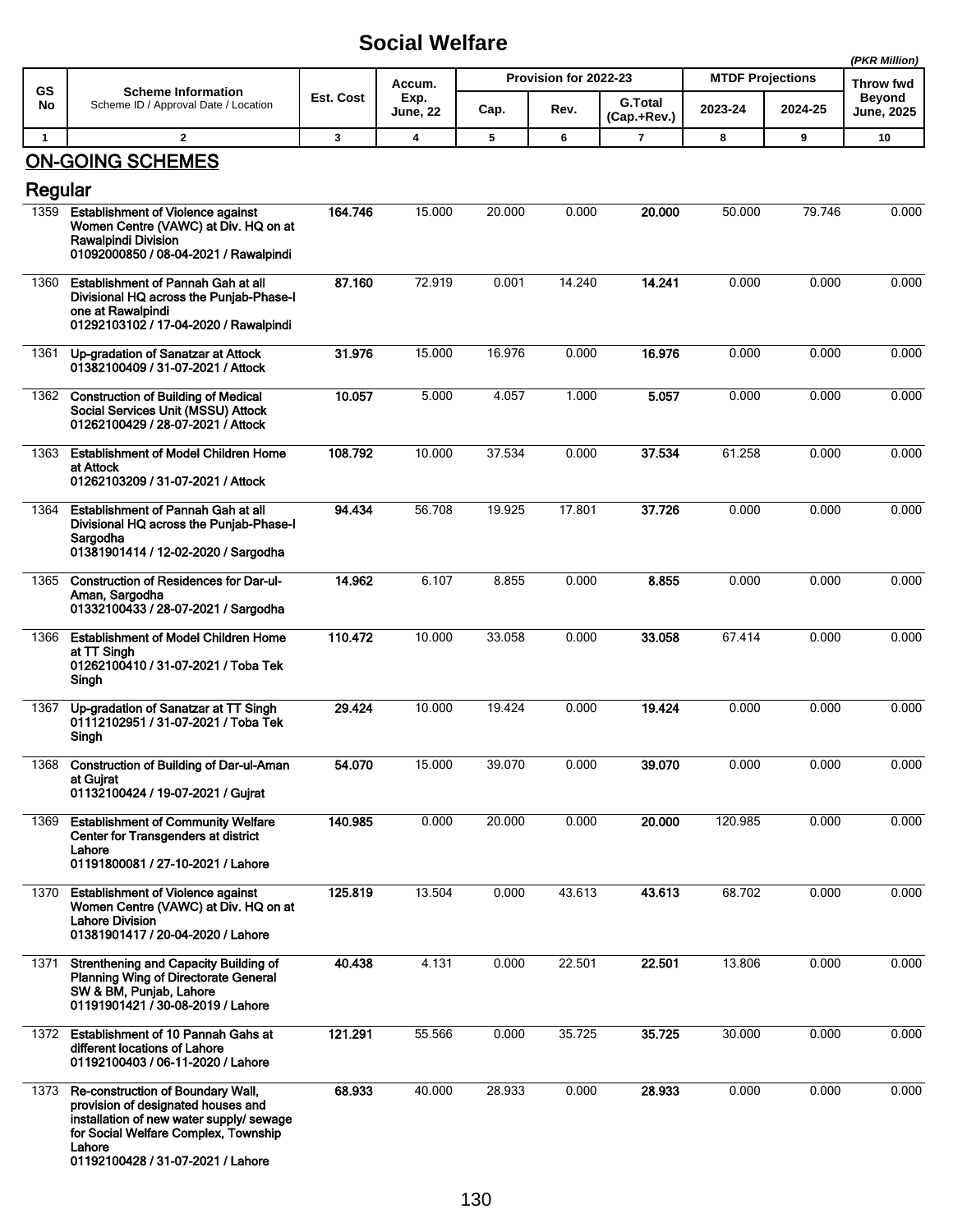|              |                                                                                                                                                                          |         |                         | (PKR Million)  |                       |                               |         |                         |                   |                            |
|--------------|--------------------------------------------------------------------------------------------------------------------------------------------------------------------------|---------|-------------------------|----------------|-----------------------|-------------------------------|---------|-------------------------|-------------------|----------------------------|
| GS           | <b>Scheme Information</b>                                                                                                                                                |         | Est. Cost               | Accum.<br>Exp. | Provision for 2022-23 |                               |         | <b>MTDF Projections</b> |                   | Throw fwd<br><b>Beyond</b> |
| No           | Scheme ID / Approval Date / Location                                                                                                                                     |         | <b>June, 22</b>         | Cap.           | Rev.                  | <b>G.Total</b><br>(Cap.+Rev.) | 2023-24 | 2024-25                 | <b>June, 2025</b> |                            |
| $\mathbf{1}$ | $\overline{2}$                                                                                                                                                           | 3       | $\overline{\mathbf{4}}$ | 5              | 6                     | $\overline{7}$                | 8       | 9                       | 10                |                            |
| 1374         | <b>Strengthening of Center for Mentally</b><br>Retarded Children (Chaman) Lahore<br>01192100432 / 31-07-2021 / Lahore                                                    | 49.800  | 17.000                  | 32.800         | 0.000                 | 32.800                        | 0.000   | 0.000                   | 0.000             |                            |
| 1375         | Strengthening of Existing 05 Signature<br>Pannah Gahs working in District Lahore<br>01192100434 / 28-07-2021 / Lahore                                                    | 64.482  | 48.720                  | 0.000          | 15.762                | 15.762                        | 0.000   | 0.000                   | 0.000             |                            |
| 1376         | <b>Establishment of Pannah Gah at all</b><br>Divisional HQ across the Punjab phase-I<br>one at Multan.<br>01242000848 / 18-05-2021 / Multan                              | 91.047  | 30.000                  | 39.333         | 12.037                | 51.370                        | 9.677   | 0.000                   | 0.000             |                            |
| 1377         | Revamping of Drug Rehabilitation<br><b>Centre at Multan</b><br>01242100411 / 31-07-2021 / Multan                                                                         | 70.000  | 18.000                  | 30.000         | 7.170                 | 37.170                        | 14.830  | 0.000                   | 0.000             |                            |
| 1378         | <b>Establishment of Home for Disabled</b><br>Persons (Nasheman) at Multan<br>01322100416 / 31-07-2021 / Multan                                                           | 59.796  | 10.000                  | 27.293         | 11.031                | 38.324                        | 11.472  | 0.000                   | 0.000             |                            |
| 1379         | <b>Construction of building of Sanatzar at</b><br>Khanewal<br>01222100419 / 31-07-2021 / Khanewal                                                                        | 59.430  | 15.000                  | 25.000         | 0.000                 | 25.000                        | 19.430  | 0.000                   | 0.000             |                            |
| 1380         | <b>Establishment of Home for Disabled</b><br>(Nasheman) DG Khan<br>01042100431 / 31-07-2021 / Dera Ghazi<br>Khan                                                         | 135.674 | 8.000                   | 41.294         | 0.000                 | 41.294                        | 86.380  | 0.000                   | 0.000             |                            |
| 1381         | <b>Establishment of Pannah Gah at all</b><br>Divisional HQ across the Punjab-Phase-I<br>one at DG Khan<br>01042103163 / 29-04-2020 / Dera Ghazi<br>Khan                  | 139.864 | 82.205                  | 15.505         | 42.154                | 57.659                        | 0.000   | 0.000                   | 0.000             |                            |
| 1382         | <b>Establishment of Pannah Gah at all</b><br>Divisional HQ across the Punjab-Phase-I<br>one at District Bahawalpur<br>01022103125 / 06-11-2020 /<br><b>Bahawalpur</b>    | 80.219  | 63.857                  | 0.001          | 16.361                | 16.362                        | 0.000   | 0.000                   | 0.000             |                            |
| 1383         | <b>Construction of Building of Dar-ul-Aman</b><br>at Rahim Yar Khan<br>01132100425 / 31-07-2021 / Rahim Yar<br>Khan                                                      | 53.521  | 5.000                   | 37.298         | 11.223                | 48.521                        | 0.000   | 0.000                   | 0.000             |                            |
| 1384         | Construction of building of Dar-ul-Aman<br>at Chiniot<br>01082100423 / 01-09-2021 / Chiniot                                                                              | 62.667  | 5.000                   | 30.000         | 0.000                 | 30.000                        | 27.667  | 0.000                   | 0.000             |                            |
| 1385         | <b>Disabled Person Management</b><br>Information System (Management<br><b>Information Systems for Social Welfare</b><br>Department)<br>01371700086 / 24-08-2017 / Punjab | 244.488 | 105.313                 | 0.000          | 89.175                | 89.175                        | 50.000  | 0.000                   | 0.000             |                            |
| 1386         | Provision of Missing Facilities in the<br><b>Existing Institutions of Social Welfare</b><br>Department across the Punjab Phase-I<br>01371800288 / 23-10-2019 / Punjab    | 212.777 | 141.730                 | 13.742         | 27.305                | 41.047                        | 30.000  | 0.000                   | 0.000             |                            |
| 1387         | Provision of Missing Facilities in Existing<br><b>Institutions of Social Welfare</b><br>Department across Punjab (Phase-II)<br>01371901420 / 23-10-2019 / Punjab         | 385.558 | 247.537                 | 52.551         | 35.470                | 88.021                        | 50.000  | 0.000                   | 0.000             |                            |
| 1388         | <b>Establishment of Centre for Disabled</b><br>(Nasheman) at Faisalabad &<br>Bahawalpur<br>01381700095 / 24-08-2017 /<br>Bahawalpur, Faisalabad                          | 139.219 | 75.848                  | 0.000          | 43.371                | 43.371                        | 20.000  | 0.000                   | 0.000             |                            |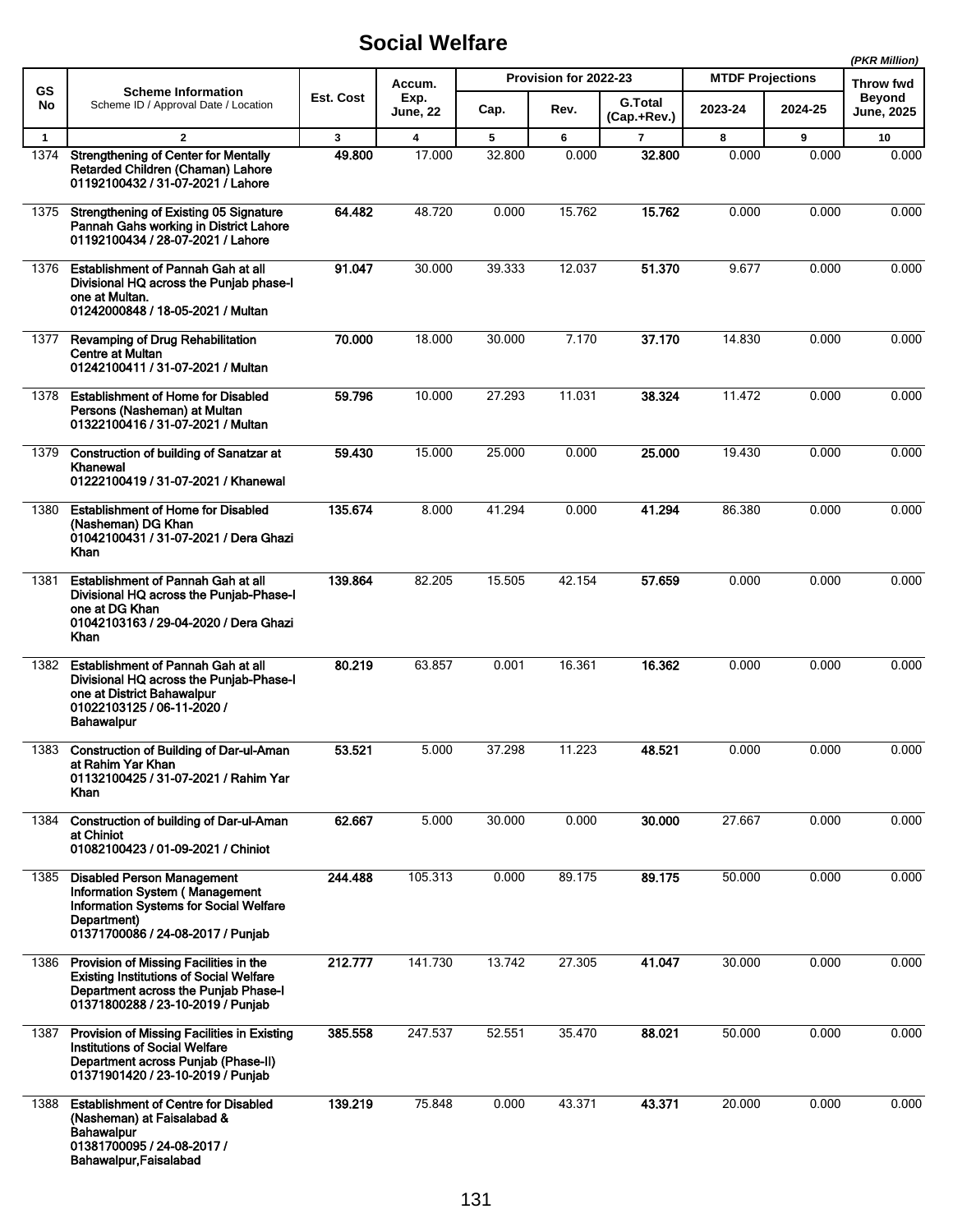|              |                                                                                                                                                                                                                                                                                                                                                                                                                                                                                                                      |           |                  |         |                       |                               |                         |                  | (PKR Million)               |
|--------------|----------------------------------------------------------------------------------------------------------------------------------------------------------------------------------------------------------------------------------------------------------------------------------------------------------------------------------------------------------------------------------------------------------------------------------------------------------------------------------------------------------------------|-----------|------------------|---------|-----------------------|-------------------------------|-------------------------|------------------|-----------------------------|
| GS           | <b>Scheme Information</b>                                                                                                                                                                                                                                                                                                                                                                                                                                                                                            |           | Accum.           |         | Provision for 2022-23 |                               | <b>MTDF Projections</b> | <b>Throw fwd</b> |                             |
| No           | Scheme ID / Approval Date / Location                                                                                                                                                                                                                                                                                                                                                                                                                                                                                 | Est. Cost | Exp.<br>June, 22 | Cap.    | Rev.                  | <b>G.Total</b><br>(Cap.+Rev.) | 2023-24                 | 2024-25          | <b>Beyond</b><br>June, 2025 |
| $\mathbf{1}$ | $\mathbf{2}$                                                                                                                                                                                                                                                                                                                                                                                                                                                                                                         | 3         | 4                | 5       | 6                     | 7                             | 8                       | 9                | 10                          |
| 1389         | Up-gradation of Model Children Homes<br>(M&F)Bahawalpur and DG Khan<br>01041901437 / 23-10-2019 /<br>Bahawalpur, Dera Ghazi Khan                                                                                                                                                                                                                                                                                                                                                                                     | 128.104   | 93.003           | 0.000   | 35.101                | 35.101                        | 0.000                   | 0.000            | 0.000                       |
| 1390         | Provision of Missing Facilities in existing<br><b>Institutions of Social Welfare</b><br>Department across Punjab (Phase-III)<br>including Attock, Faisalabad,<br>Khanewal, Lahore (only DG Office)<br>Multan, Muzaffargarh, Narowal,<br>Rajanpur, Sheikhupura, Sialkot,<br>TTSingh and Vehari, MBD, Bahawalpur<br>01372100426 / 31-07-2021 /<br>Attock, Bahawalpur, Faisalabad, Khanewa<br>I Lahore Mandi<br>Bahauddin, Multan, Muzaffargarh, Narowa<br>I, Rajanpur, Sheikhupura, Sialkot, Toba<br>Tek Singh, Vehari | 440.229   | 60.592           | 152.326 | 0.000                 | 152.326                       | 227.311                 | 0.000            | 0.000                       |
| 1391         | Provision of furniture and equipment's<br>for newly constructed buildings of Dar-ul-<br>Aman Narowal, Hafizabad, Multan,<br>Layyah, Lodhran, Kasur and Shiekupura<br>01382100427 / 28-07-2021 /<br>Hafizabad, Kasur, Layyah, Lodhran, Multa<br>n, Narowal, Sheikhupura                                                                                                                                                                                                                                               | 69.941    | 50.006           | 0.000   | 19.935                | 19.935                        | 0.000                   | 0.000            | 0.000                       |
|              | <b>Total: Regular</b>                                                                                                                                                                                                                                                                                                                                                                                                                                                                                                | 3,690.375 | 1,405.746        | 744.976 | 500.975               | 1,245.951                     | 958.932                 | 79.746           | 0.000                       |
|              | <b>District Development Package</b>                                                                                                                                                                                                                                                                                                                                                                                                                                                                                  |           |                  |         |                       |                               |                         |                  |                             |
| 1392         | <b>Establishment of Pannah Gah at district</b><br>Pakpattan<br>01352106118 / 28-07-2021 / Pakpattan                                                                                                                                                                                                                                                                                                                                                                                                                  | 49.751    | 25.000           | 24.751  | 0.000                 | 24.751                        | 0.000                   | 0.000            | 0.000                       |
|              | <b>Total: District Development Package</b>                                                                                                                                                                                                                                                                                                                                                                                                                                                                           | 49.751    | 25.000           | 24.751  | 0.000                 | 24.751                        | 0.000                   | 0.000            | 0.000                       |
|              | <b>Total: ON-GOING SCHEMES</b>                                                                                                                                                                                                                                                                                                                                                                                                                                                                                       | 3,740.126 | 1,430.746        | 769.727 | 500.975               | 1,270.702                     | 958.932                 | 79.746           | 0.000                       |
|              | <b>NEW SCHEMES</b>                                                                                                                                                                                                                                                                                                                                                                                                                                                                                                   |           |                  |         |                       |                               |                         |                  |                             |
| Regular      |                                                                                                                                                                                                                                                                                                                                                                                                                                                                                                                      |           |                  |         |                       |                               |                         |                  |                             |
| 1393         | Rehabilitation of Building of Women<br>Development Centre (Salai Markaz) at<br>Rawalpindi<br>01292201790 / Un-Approved /<br>Rawalpindi                                                                                                                                                                                                                                                                                                                                                                               | 35.000    | 0.000            | 10.000  | 0.000                 | 10.000                        | 25.000                  | 0.000            | 0.000                       |
| 1394         | Establishment of Admin Block along with<br>District Industrial Home at Sargodha<br>01382102016 / Un-Approved / Sargodha                                                                                                                                                                                                                                                                                                                                                                                              | 35.000    | 0.000            | 10.000  | 0.000                 | 10.000                        | 25.000                  | 0.000            | 0.000                       |
| 1395         | <b>Establishment of Multipurpose Hall in</b><br>Social Welfare Complex Sargodha<br>01382200927 / Un-Approved / Sargodha                                                                                                                                                                                                                                                                                                                                                                                              | 30.000    | 0.000            | 15.000  | 0.000                 | 15.000                        | 15.000                  | 0.000            | 0.000                       |
| 1396         | <b>Expansion of Dar-ul-Aman Jhang</b><br>01042200932 / Un-Approved / Jhang                                                                                                                                                                                                                                                                                                                                                                                                                                           | 40.000    | 0.000            | 10.000  | 0.000                 | 10.000                        | 30.000                  | 0.000            | 0.000                       |
| 1397         | Rehabilitation and Improvements of<br>Institutions and offices of Social Welfare<br>Department District Gujranwala<br>01292200854 / Un-Approved /<br>Gujranwala                                                                                                                                                                                                                                                                                                                                                      | 40.000    | 0.000            | 10.000  | 0.000                 | 10.000                        | 30.000                  | 0.000            | 0.000                       |
| 1398         | <b>Strengthening of Social Welfare Training</b><br>institute, Lahore<br>01192200656 / Un-Approved / Lahore                                                                                                                                                                                                                                                                                                                                                                                                           | 45.000    | 0.000            | 10.000  | 20.000                | 30.000                        | 15.000                  | 0.000            | 0.000                       |